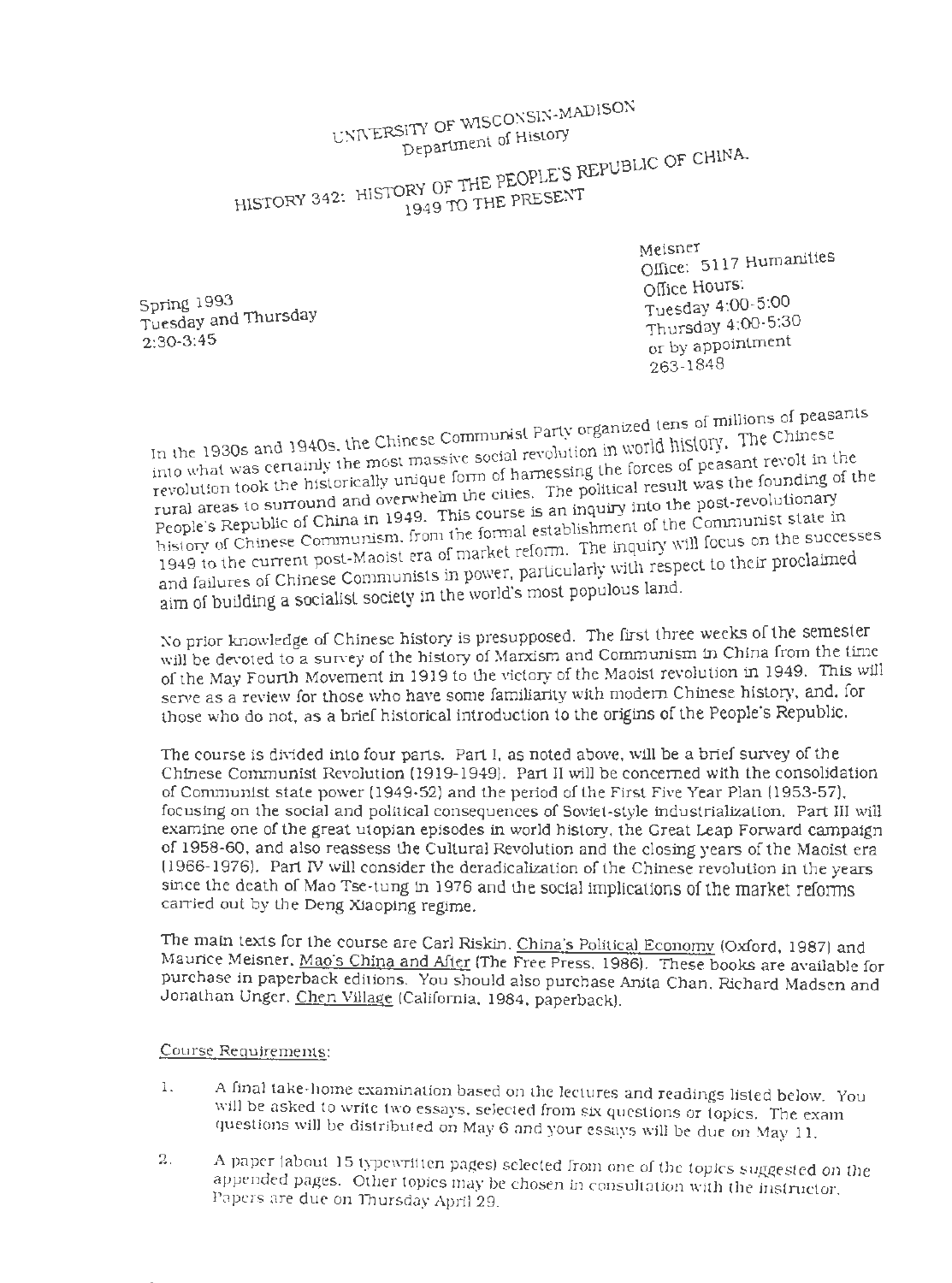#### Grading:

Final take-home exam: 60% Paper:  $40\%$ 

# Lectures and Required Readings:

Part I: The Chinese Communist Revolution. 1919-1949 (Jan. 19-Feb. 4)

Problems in the Study of Contemporary Chinese History

The Making of a Revolutionary Situation. China 1839-1919

Marxism and Communism in China, 1920-1949

Maoism

The Theory of "Peasant Nationalism": its implications for understanding post -1949 Chinese history

Capitalist and Socialist Aspects of the Chinese Communist Revolution

#### Readings:

Maurice Meisner. Mao's China and After (The Free Press, 1986). chapters 1-4 (pp. 3-51).

Carl Riskin, China's Political Economy (Oxford. 1987}. chapters l & 2 (pp. l-37).

Part II: The Maoist Regime. 1949-1957 (Feb. 9-Feb. 25)

State and Class in the People's Republic of China

Repression. Terror and the Korean War

The Bourgeois Revolution: Land Reform and National Capitalism

The First Five Year Plan: Economic Results and Social Consequences

Agricultural Collectivization: Social Results and Political Implications

Socialism and Democracy: The Hundred Flowers Campaign and the Anti-Rightist Witchhunt (1956-58)

## Readings:

Meisner. Mao's China and After. chs. 5-11 (pp. 55-203).

Riskin. China's Political Economy. chs. 3-5 (pp. 38-113).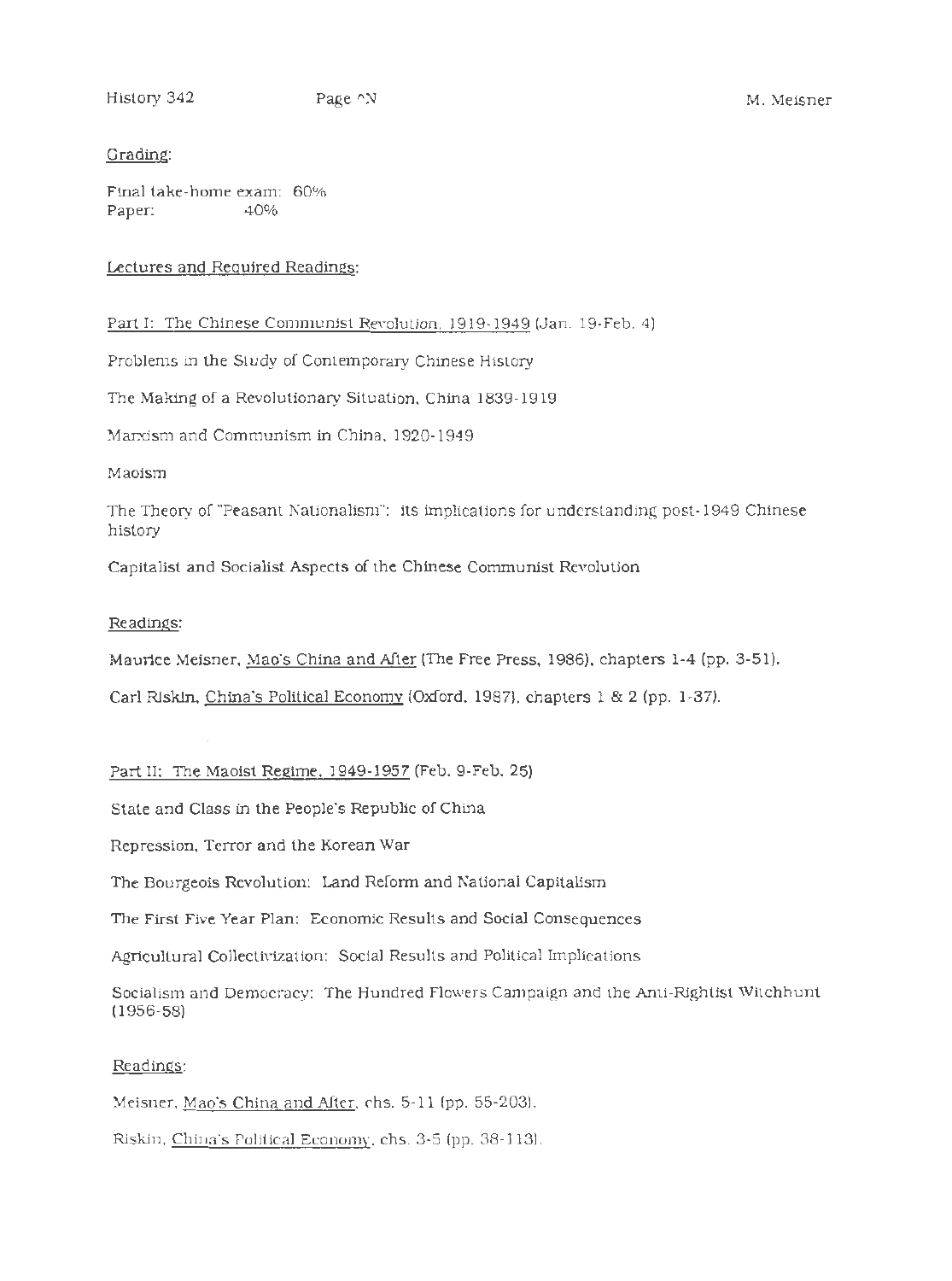Part III: Late Maoism: The Great Leap and the Cultural Revolution (1958-76) (March 2-April 1)

Maoist Utopianism and the Theory of Permanent Revolution

The Great Leap Forward Campaign. 1958-60

Economic and Political Consequences of the Great Leap

The Concept of "Cultural Revolution"

Class Struggles and Political Conflict. 1966-69

Results and Consequences of the Cultural Revolution

Maoism and Stalinism

Successes and Failures of the Maoist Era

## Readings:

Meisner, Mao's China and After, chs. 12-21 (pp. 204-432)

Riskin. China's Political Economv, chs. 6-10 (pp. 114-256)

Anita Chan et al. Chen Village. chs. 1-9

Part IV: Post-Mao China (April 6-May 6)

The Third Plenum and the Ascendancy of Deng Xiaoping

The Promise and the Fate of Socialist Democracy: the case of the Democracy Movement of 1978-81

The Ideology of Reform and the Mystique of the Market

The Decollectivization of Agriculture

The Capitalist Restructuring of Industry and the Urban Working Class

Social and Political Conservatism

Chinese Marxism in the Post-Maoist Era

Bureaucratic Capitalism and Market Stalinsim

Beijing Massacre: the Origins of the Democracy Movement of 1989

The Future of Chinese Socialism

(•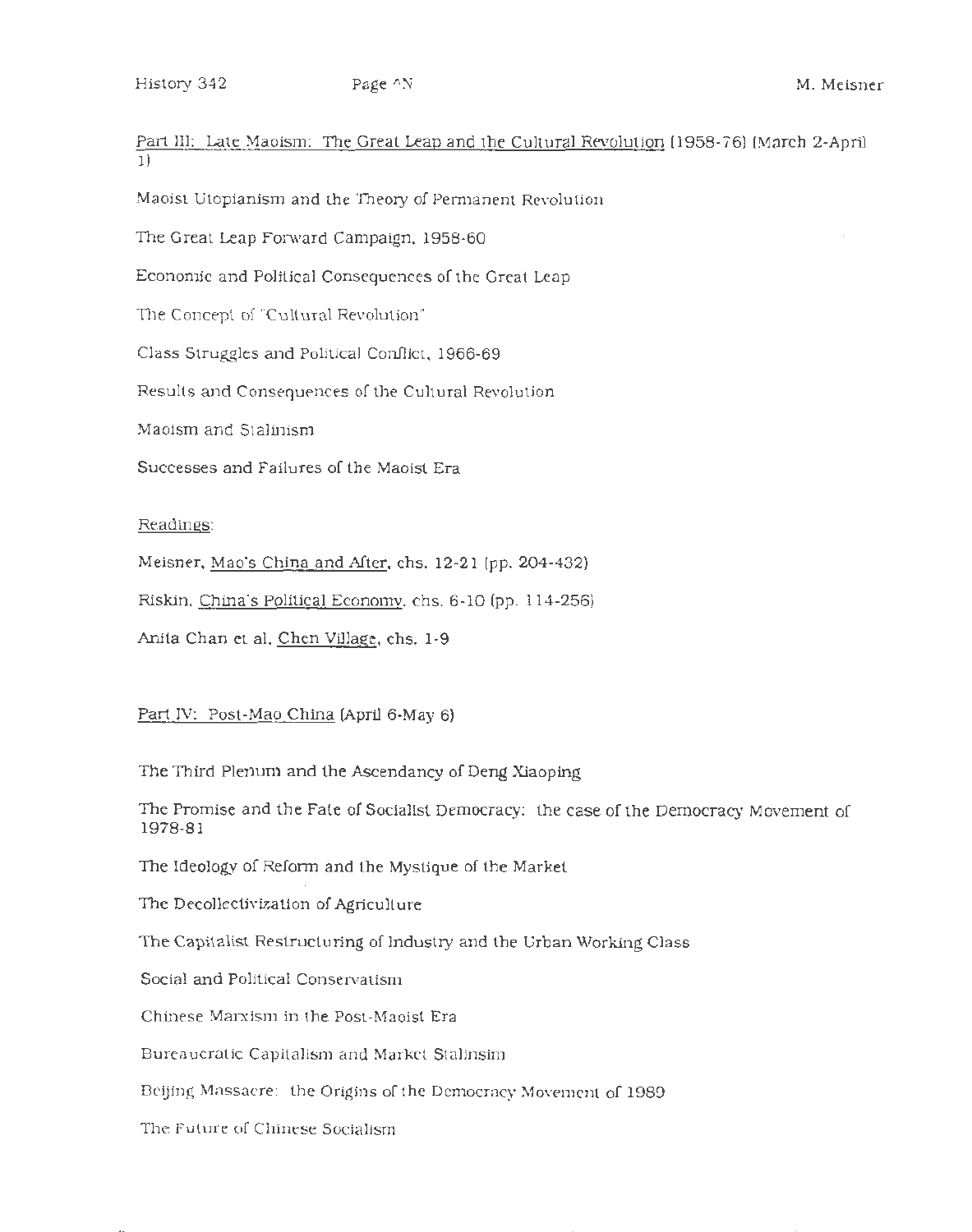History 342 Page ^N Page ^N Page 1 M. Meisner

# Readings:

Meisner. Mao's China and After. chs. 22-23 (pp. 435-489)

Riskin, China's Political Economy, chs. 11-15 (pp. 257-379).

Anita Chan et al, Chen Village, pp. 265-84

## Suggested Paper Topics and Readings

Papers should be about 15 pages in length and based on the reading of at least two of the books listed below {or other books comparable in quality). The books should be used as sources for a specific topic or question you should formulate on your own and to support whatever argument or thesis you wish to pursue with respect to that topic or question. In most cases. it would be well to supplement the two books with other sources (e.g .. periodical articles or newspaper reports). Paper topics should be decided on by the end of the 6th week in consultation with the instructor. I will attempt to help you formulate a Viable paper topic. if necessary, and suggest appropriate sources. What are listed below are only a few samples of possible areas of inquiry for your papers. There are many other possibilities which you might want to pursue.

l. The Nature of the Chinese Communist Revolution: a nationalist or a social revolution? The significance of the answer to that question for understanding post-1949 Chinese history. What is "the Yenan legacy" and what is its post-1949 relevance?

> Chalmers Johnson. Peasant Nationalism and Conununist Power (Stanford, 1962) Mark Selden. The Yenan Wav in Revolutionarv China {Harvard, 1971)

2. Maoism as a Variant of Marxism-Leninism. What is the relationship of Maoism to the Marxian intellectual and theoretical tradition? What are its implications for political and social practice? What are the Western and Chinese philosophic influences on Mao? Is the doctrine of "permanent" or "continuous" revolution inherent in Maoism or a departure from "true" Maoism?

> Benjamin Schwartz. Chinese Communism and the Rise of Mao (harvard. 1951) Benjamin Schwartz. Communism and China: Ideologv in Flux {Harvard 1968) Stuart Schram. The Political Thought of Mao Tse-tung (Praeger. 1969) Maurice Meisner. Marxism. Maoism. and Utopianism (Wisconsin. 1982) John B. Starr. Continuing the Revolution: The Political Thought of Mao Tsetung (Princeton. 1979) Frederic Wakeman. Historv and Will: Philosophic Perspectives of Mao Tsetung·s Thought (California. 1973)

3. China and the Korean War.

Bruce Cummings. The Origins of the Korean War. Vol. II (Princeton. 1991). AJien Whiting. China Crosses the Yalu: The Decision to Enter the Korean War (NY. 1960) John Gittings. The Role of the Chinese Amw (Oxford. 1967)

Callum MacDonald. Korea: The War before Vietnam (1986)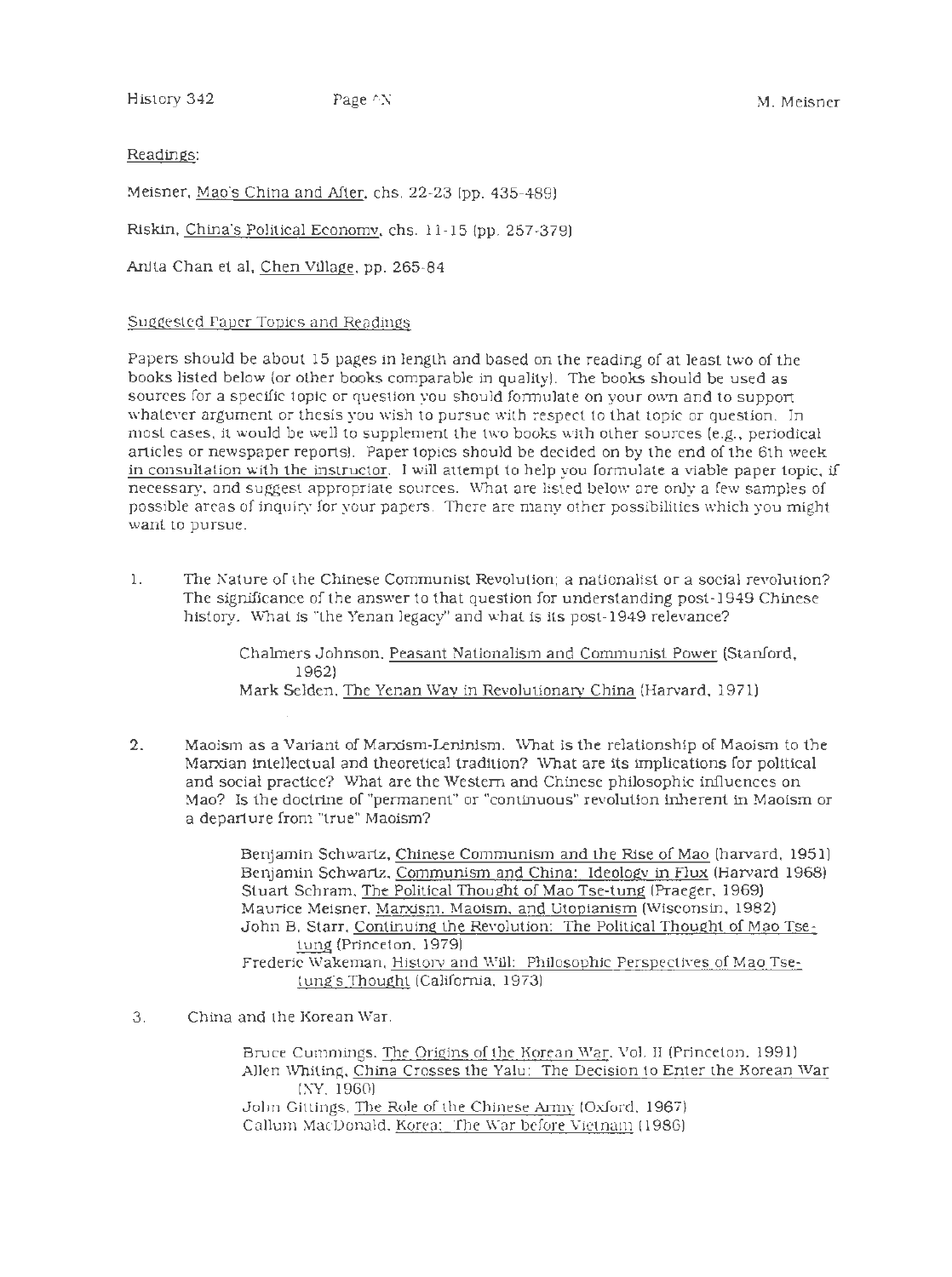#### History 342 Page ^N Page N M. Meisner

4. State. Class and Society in the People's Republic.

Theda Skocpol. States and Social Revolution V. Nee and D. Mozingo (eds.). State and Society in Contemporary China (Cornell, 1983) Vivienne Shue, The Reach of the State (Stanford. 1988) Richard Kraus. Class Conflict in Chinese Socialism (Columbia, 1981)

5. Industrialization during the Mao Era.

Alexander Eckstein. China's Economic Revolution (NY, 1977). Stephen Andors. China's Industrial Revolution (Pantheon. 1977) Barry Richman. Industrial Society in Communist China (NY 1969) Thomas Rawski. China's Transition to Industrialism (NY. 1980) Andrew Walder. Dwight Perkins. Market Control and Planning in Communist China (Harvard. 1966) Audrey Donnithome. China's Economic System (NY, 1966). Dwight Perkins (ed.). Rural Small-Scale Industrv in the People's Republic of China (California. 1977) Jon Sigurdson. Rural Industrialization in China (Harvard. 1977)

6. Land Reform and Agricultural Collectivization.

William Hinton. Fanshen: A Documentary of Revolution in a Chinese Village (NY, 1966) William Hinton. Shenfan: The Continuing Revolution in a Chinese Village (N'Y. 1983) John Wong. Land Reform in China (NY, 1973) C.K. Yang. A Chinese Village in Earlv Communist Transition (MIT. 1959) Vivienne Shue, Peasant China in Transition (California. 1980) Edward Friedman. Paul Pickowicz. Mark Selden and Kay Ann Johnson. Chinese Village. Socialist State (Yale, 1991)

7. Intellectuals.

II

Jerome Grieder. Intellectuals and the State in Modem China (The Free Press, 1981) Merle Goldman. China's Intellectuals: Advise and Dissent (Harvard. 1981) James McGough (ed.). Fei Hsiao-tung: The Dilemma of a Chinese Intellectual

(M.E. Sharpe. 1979)

Anne Thurston. Enemies of the People: The Ordeal of Intellectuals in China's Great Cultural Revolution (NY. 1987)

Roderick MacFarquhar (ed.). The Hundred Flowers Campaign and the Chinese Intellectuals (\I"Y. 1960)

8. Women: Chinese Communism and Sexual Inequality.

Delia Davin. Woman-Work: Women and the Party in Revolutionary China (London. 1976) !\1arilyn Young (ed.). Women in China (Ann Arbor. 1973) Elisabeth Croll. Feminism and Socialism in China (London. 1978)